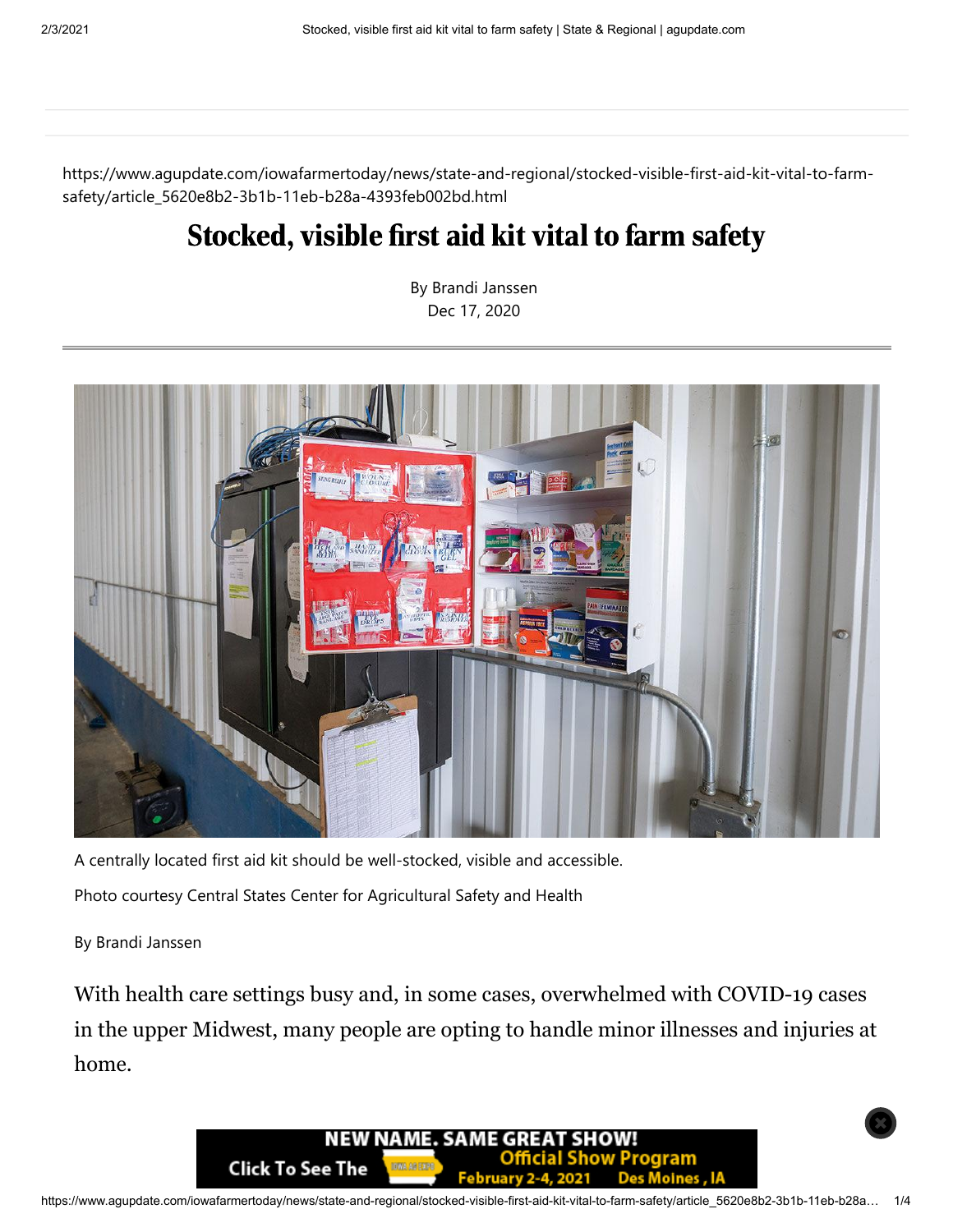On the farm, cuts, sprains, stings and other everyday mishaps are common. This winter, take some time to put together a comprehensive farm first aid kit to manage these minor issues safely on site, as well as to appropriately care for more significant injuries before emergency medical treatment arrives.



You should have a plan for first aid as part of your standard operating farm policies, including having one or more employees or family members with training in CPR and basic first aid procedures.

A common household first-aid kit is not adequate for use in a farm or other heavy work setting, so it's important to put some thought into what you need for your specific operation throughout the year and in different locations. A first aid kit in a tractor or combine should have supplies for emergencies and major injuries in case of an entanglement or crushing incident.

Supplies for minor injuries can be housed in a central location that can be accessed as needed. A large, centrally located first aid kit can also be used to stock smaller kits that go in tractors, trucks and combines.

The wide range of farm operations, enterprises and sizes, along with the potential for a variety of injuries, can make it difficult to recommend a one-size-fits-all first aid kit. Start with the basics: an assortment of bandages and sterile compresses, adhesive tape, antiseptic and antibiotic ointments, and burn ointment or spray for minor burns. If there is any hand-harvesting of produce, include butterfly bandages that will seal deeper cuts. You might also include larger burn dressings, cold packs for sprains and roller bandages.

Next, think through the specifics of your operation. If you apply anhydrous in the spring or fall, or if you process and sanitize food crops, an eye-wash bottle is essential to flush out chemical show Program in the microscopy of the original Show Program in the fields after -ebruary 2-4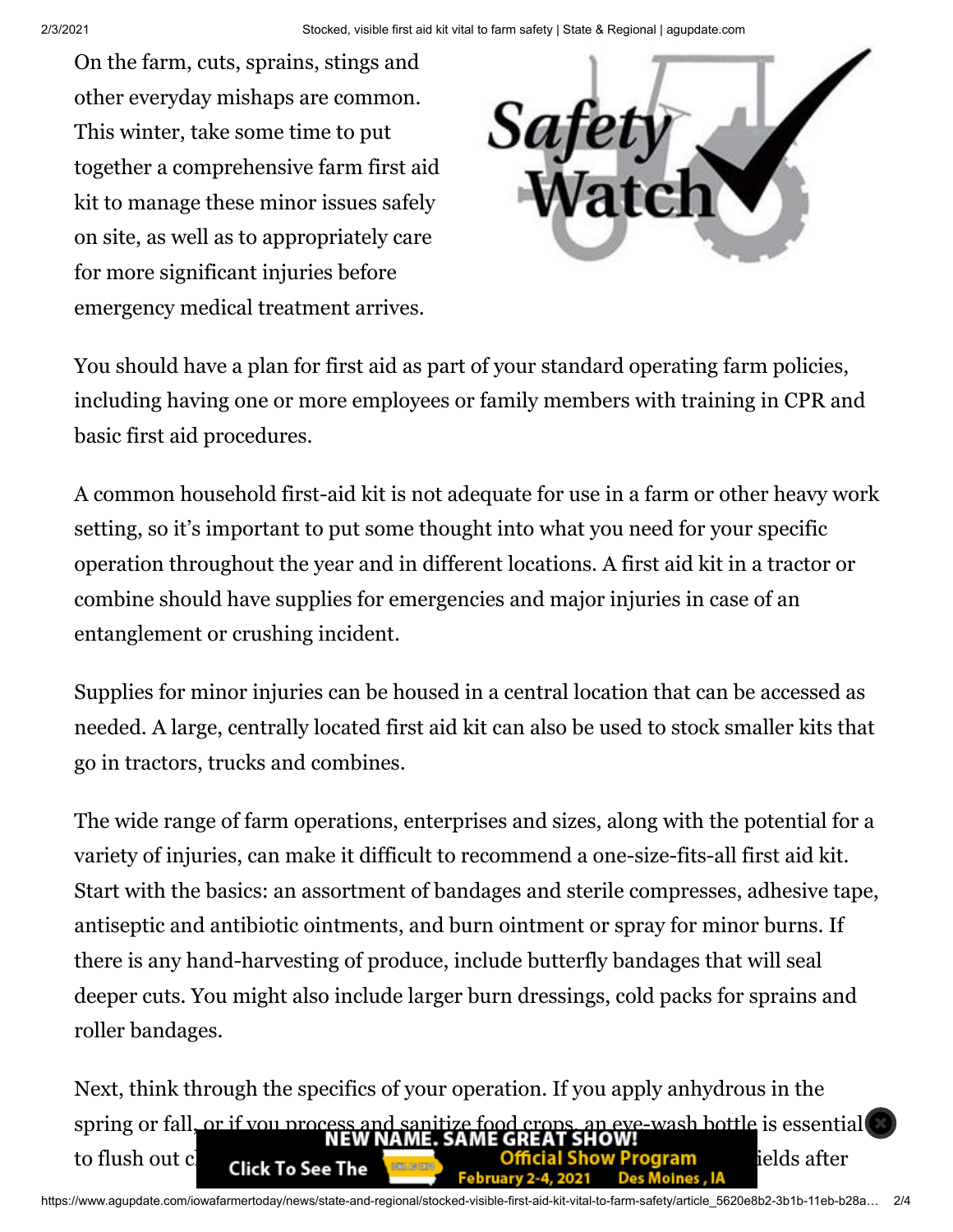dark, include flashlights or flares, as well as an emergency blanket and waterproof matches.

Also think about each individual working on your farm. Does anyone have allergic reactions to bee stings? If so, make sure there is an epi-pen available. Many have learned from experience that the tractor and brush-hog will not outrun the bees whose nest has been run over.

Are any of your employees diabetic? If so, include sugar packets in the kit.

Other important general purpose items include tweezers, analgesics such as Tylenol or ibuprofen, hand sanitizer and disposable rubber gloves. The gloves can be used by a first aid provider to keep a wound clean, as well as used to cover injured fingers and hands so that the bandages stay clean and dry.

Not all farm injuries are minor. Having supplies ready to stabilize someone while waiting for emergency services can save a life. First aid kits in heavy industrial settings should include splints with elastic wraps to immobilize fractures, heavy scissors to cut clothing away, a pocket mask for resuscitation, a blanket in case of shock and bags to hold severed tissue or limbs.

A first aid kit only works well when people know where to locate it and how to use it. All kits should be clearly marked and employees need to know where they are located. Check the contents every three months to ensure that they are fully stocked and that nothing has expired. Keeping a pad and pencil in each kit so that you can jot a note when something needs to be replaced can help ensure that they are always supplied.

If you have a smartphone, download the free Red Cross first aid app, which includes step-by-step first aid advice and is fully integrated with 911 so that you can easily call for help. Or, there are first aid manuals available that can be tucked into the kits.

Ensure that all employees can direct emergency services to any farm location if necessary, and include written directions or farm coordinates for reference.